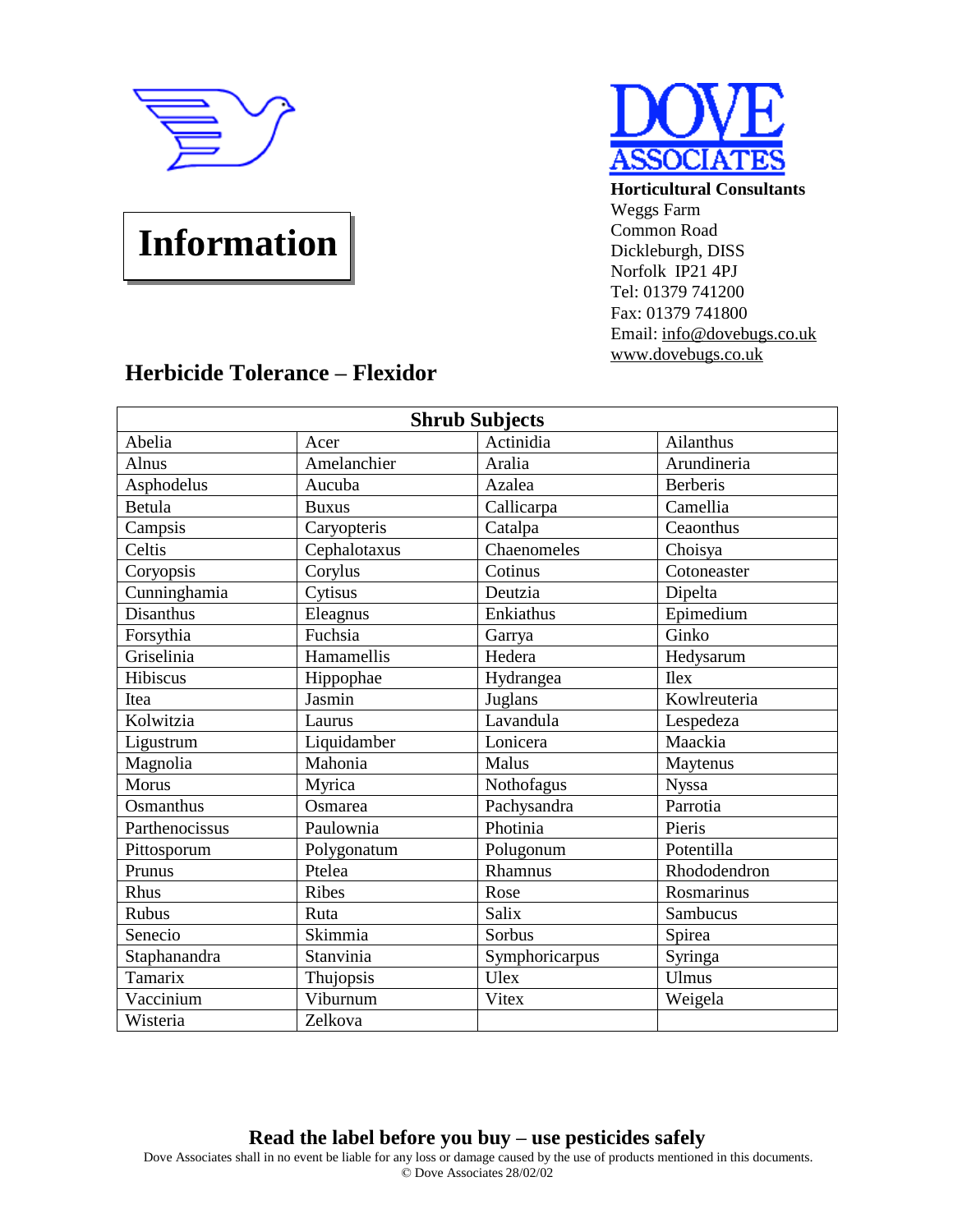| <b>Herbaceous Subjects</b> |               |                     |                 |  |
|----------------------------|---------------|---------------------|-----------------|--|
| Acanths                    | Aconitum      | Agapanthus          | Ageratum        |  |
| Ajuga                      | Alchemilla    | Alstromeria         | Anaphalis       |  |
| Andromeda                  | Androsace     | Anemone             | Anthemis        |  |
| Aquilegia                  | Arenaria      | Aristotelia         | Armeria         |  |
| Artemisia                  | Aruncus       | Aster amellus       | Aster na        |  |
| Aster nb                   | Astilbe       | Astranthia          | Aubretia        |  |
| Avena                      | <b>Bellis</b> | Bergamot            | Bergenia        |  |
| <b>Brunnera</b>            | Calluna       | Caltha              | Campanula       |  |
| Carex                      | Catenenche    | Centaurea           | Centranthus     |  |
| Cheiranthus                | Chrysanthemum | Chrsanthemum Max    | Cimicifuga      |  |
| Cordaderia                 | Cordyline     | Coreopsis           | Crame           |  |
| Crocosmia                  | Cynara        | Delphinium          | Dianthus        |  |
| Dicentra                   | Doronicum     | Draba               | Echinacea       |  |
| Echinops                   | Eptimedium    | Erica               | Erigeron        |  |
| Erodium                    | Eryngium      | Euphorbia           | Fuschia         |  |
| Gallardia                  | Genista       | Geranium            | Geum            |  |
| Gypsophila                 | Hakenochloa   | Helenium            | Helianthemum    |  |
| Helichrysum                | Heliopsis     | Helleborus          | Hemerocallis    |  |
| Heuchera                   | Hollyhock     | Hosta               | Hypericum       |  |
| Hyssop                     | Iberis        | Iris germanica      | Iris pallida    |  |
| Iris siberica              | Iris stylosa  | Kniphofia           | Lamium          |  |
| Levendula                  | Leontopotium  | Leucanthemum        | Liatris         |  |
| Ligularia                  | Lilium        | Limonium            | Liriope         |  |
| Lithospermum               | Lupin         | Luzula              | Lychins         |  |
| Lysimachia                 | Lythrum       | Meconopsis          | Mellissa        |  |
| Mesembryanthemum           | Miscanthus    | Monlinia            | Monarda         |  |
| Nepeta                     | Oenothera     | Ophipogon           | Pachysandra     |  |
| Papaver                    | Pennisetum    | Peonia              | Phalaris        |  |
| Phlox                      | Phyllostachys | Physalis            | Physostegia     |  |
| Platycodon                 | Poleomonium   | Polygonatum         | Polygonum       |  |
| Potentilla                 | Pratia        | Primula             | Primula dentic  |  |
| Pulsatilla                 | Pyrethrum     | Ranunculus          | Raoulia         |  |
| Rheum                      | Rosemary      | Rudbeckia           | Ruta            |  |
| Sage                       | Sagina        | Salvia              | Saponaria       |  |
| Sasa                       | Saxifrage     | Saxifrage encrusted | Saxifrage mossy |  |
| Schizostylis               | Sedum         | Senecio             | Spartina        |  |
| <b>Stachys</b>             | Symphytum     | Tellima             | Thalictrum      |  |
| <b>Thymus</b>              | Tiarella      | Tolmiea             | Tradescantia    |  |
| Trollius                   | Vinca         | Walsteinia          | Yucca           |  |